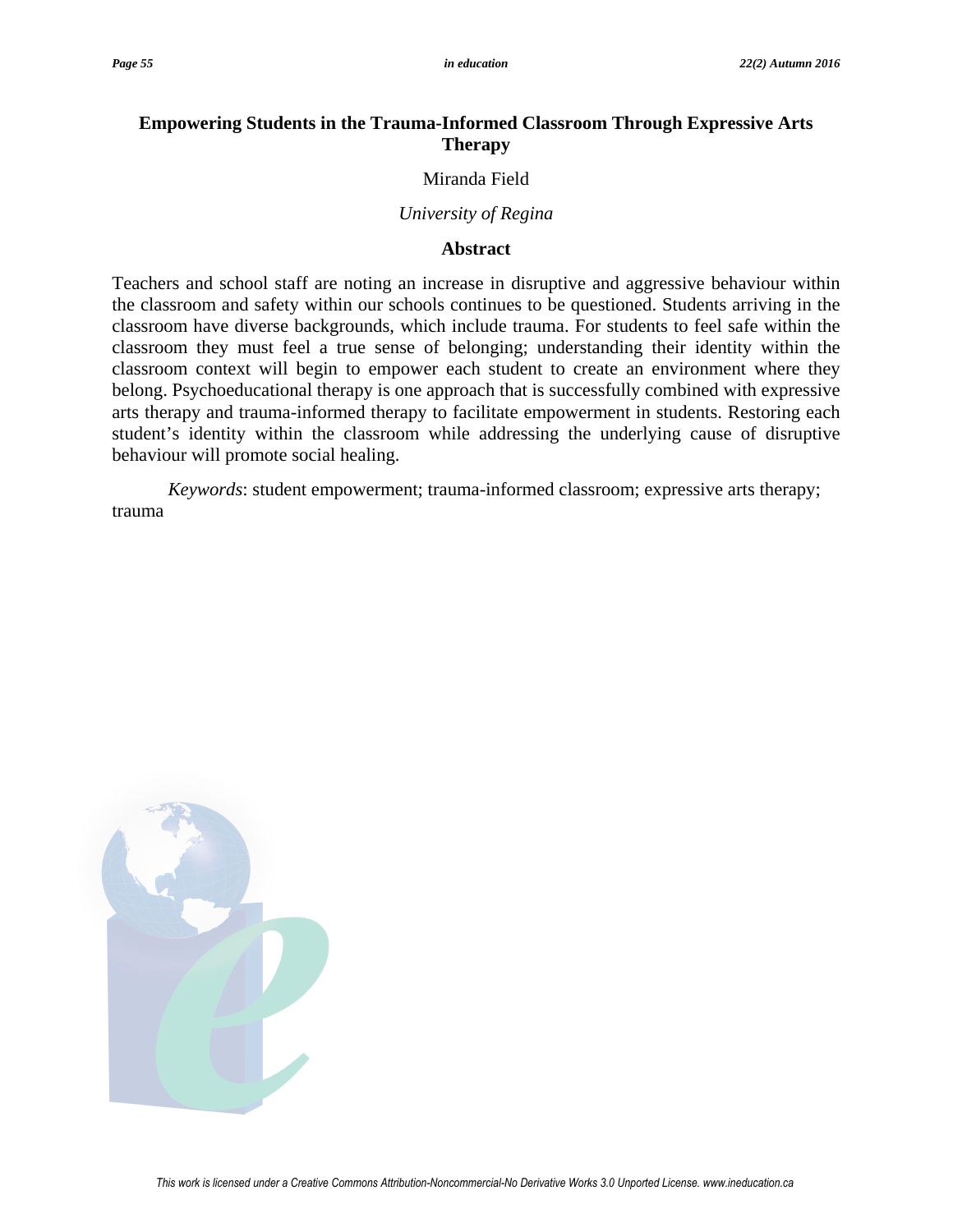## **Empowering Students in the Trauma-Informed Classroom Through Expressive Arts Therapy**

Teachers and school staff are noting an increase in disruptive and aggressive behaviour in the classroom and are questioning safety within our schools. Students arriving in the classroom have diverse backgrounds, which include trauma, though we are now seeing students exposed to traumatic factors within our classrooms and schools (Hart, 2010; Holmes, Gibson, & Morrison-Danner, 2014). One intervention implication with the increase of behaviour concerns is the influx of behaviour curriculums, therapies, and resources. To date, interventions have focused on the symptomatology of behaviour disruptions in the classroom without conjecture of the underlying causes of these disruptions. In order to create a healing context of safety, treatment must ground students exposed to trauma in predictability and consistency to allow students to take charge of their own behaviours.

Trauma is an experience that involves actual or perceived threats to the safety and wellbeing of an individual or someone close to an individual. Childhood trauma has profound impact on behavioural, cognitive, emotional, physical, social, and skills development (Perry, Pollard, Blakely, Baker, & Vigilante, 1995). Previous trauma research (Barnett, Dally III, Martens, Olson, & Witt, 2007; De Young, Kenardy, & Cobham, 2011; Hutchison & Bleiker, 2008; McInerney & McKlindon, 2014; Perry et al., 1995) within a classroom context has focused on specific traumatic events and symptomatic behaviours. Many of the group therapy programs designed to address trauma in the classroom are based on a reactive model. These programs are recommended for implementation during or after a time of crisis. Current academic literature illuminates the breadth of research within trauma but a gap exists between the theoretical understanding of trauma and the implementation of individual supports after a trauma has occurred. Specifically missing is the piece where students are identified during the disruptive behaviours and before a crisis occurs. Identification during this time allows students to address their own concerns as individuals and create an environment where, regardless of individual situations, they have a sense of safety and belonging.

Classrooms containing large numbers of students from varying backgrounds create a catalyst environment where disruptive behaviours can infiltrate the learning environment. There are external and internal factors that each person brings to the classroom; how we address symptoms of these factors within a trauma-informed classroom will influence the effect of each student's sense of belonging within the classroom.

Trauma shatters one's sense of belonging. One of the defining elements of a traumatic experience is a complete loss of control and sense of powerlessness; regaining control is imperative to coping with traumatic stressors (Perry & Szalavitz, 2006). For students to feel safe within the classroom they must feel a true sense of belonging through the understanding of their identities within the classroom and the promotion of empowering opportunities to create an environment where they have a sense of belonging. Recovery from trauma requires that students return to situations and places that are predictable and safe (Perry & Szalavitz, 2006). Trauma in childhood does not only affect one's ability to cope; but also affects changes in a child's body at the molecular level, such as the development of her or his brain. These molecular changes affect neural pathway development and have significant developmental implications (Perry, 2009). Perry and Szalavitz (2006) state that these changes may be a result of the links between lack of control and sensitization and between control and habituation. Understanding the implications of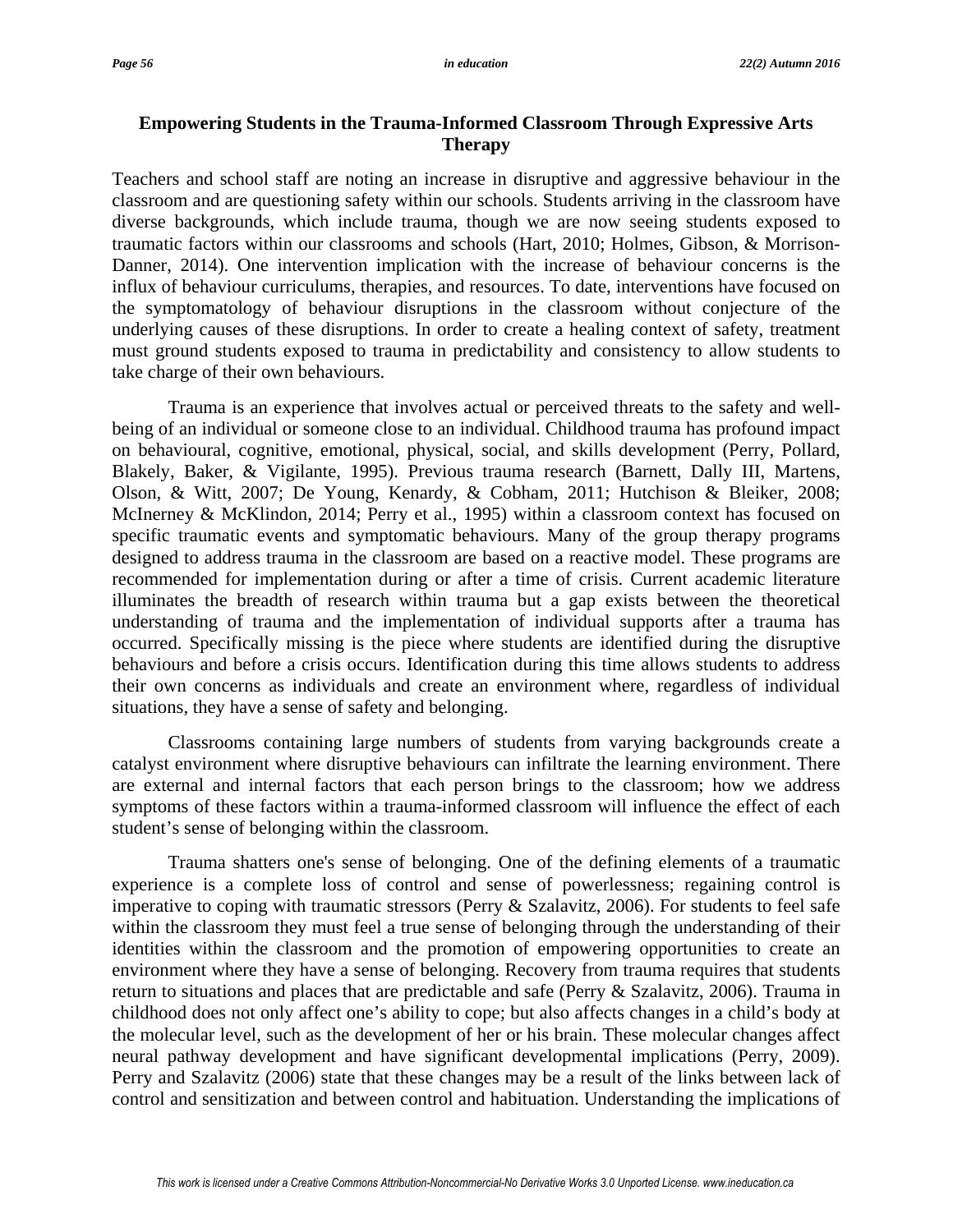trauma on brain development will allow schools to work towards decreasing disruptive behaviour and allow students to create an environment of belonging.

Within the classroom, students exist in environments unlike any other. They belong to a small group, and are unable to choose whom they will be with in the classroom, regardless of the situation. The students do not have the opportunity to remove themselves from a situation or an environment they believe to be unsafe (for example, changing home classrooms). When students feel unsafe they begin to alter the environment by shutting down and disengaging, acting out, or running from their environment in order to have their needs met. In a work environment, postsecondary environment, and leisure environment one has the opportunity to remove oneself and not participate in a task if one does not feel safe or comfortable with the situation. In schools, we can say this is a possibility, but in reality, that is not the case. Students have articulated how the behaviours of other students impact their own ability to learn and findings also demonstrate that these students are aware of the role external factors play in behaviour in the academic environment (West, Day, Somers, & Baroni, 2014). A classroom functions similar to family in the sense that one is not always able to remove oneself from an uncomfortable or unsafe environment. For students to feel safe within a classroom, they must be empowered to identify their role within the classroom and utilize their skills and strengths to create an environment where they belong (Pearlman, 2013). Empowerment to participate in creating an environment that works for them has the potential to decrease the need to engage in survival tactics and disruptive behaviours.

 In their recent work, McInerney and McKlindon (2014) have discussed a traumainformed approach and the implementation possibilities within a school context.They state:

Trauma-Informed approaches are not new—they have been implemented in many fields including the medical profession and our judicial system. The lessons learned from these evidence-based approaches can be directly applied to classrooms and schools. At the heart of these approaches is the belief that students' actions are a direct result of their experiences, and when students act out or disengage, the question to ask is not what's wrong with you, but rather what happened to you? By being sensitive to students' past and current experiences with trauma, educators can break the cycle of trauma, prevent retraumatization, and engage a child in learning and finding success in school. (McInerney & McKlindon, 2014, p. 2)

Although many children experience a traumatic event, not all children are traumatized. Trauma may impact school performance and can impair learning as demonstrated through higher absence rates, decreased reading ability, and increased behaviour concerns (Mendelson, Tandon, O'Brennan, Leaf, & Ialongo, 2015; West et al., 2014). The familiar iceberg analogy is a strong representation of what is happening in the modern classroom. Teachers and school staff are noting an increase in disruptive and aggressive behaviour in the classroom: Anxiety, fear, worry, anger outbursts, change in academic performance, irritability, absenteeism, and heightened difficulty with authority are becoming increasingly present in classrooms (Hart, 2010; Segal, 2008). However, only symptomatic behaviours are being noted and addressed and not the underlying causes.

Though there are many behaviour programs available to address specific traumatic events and the behaviour implications within the classroom, there appears to be a deficit in programs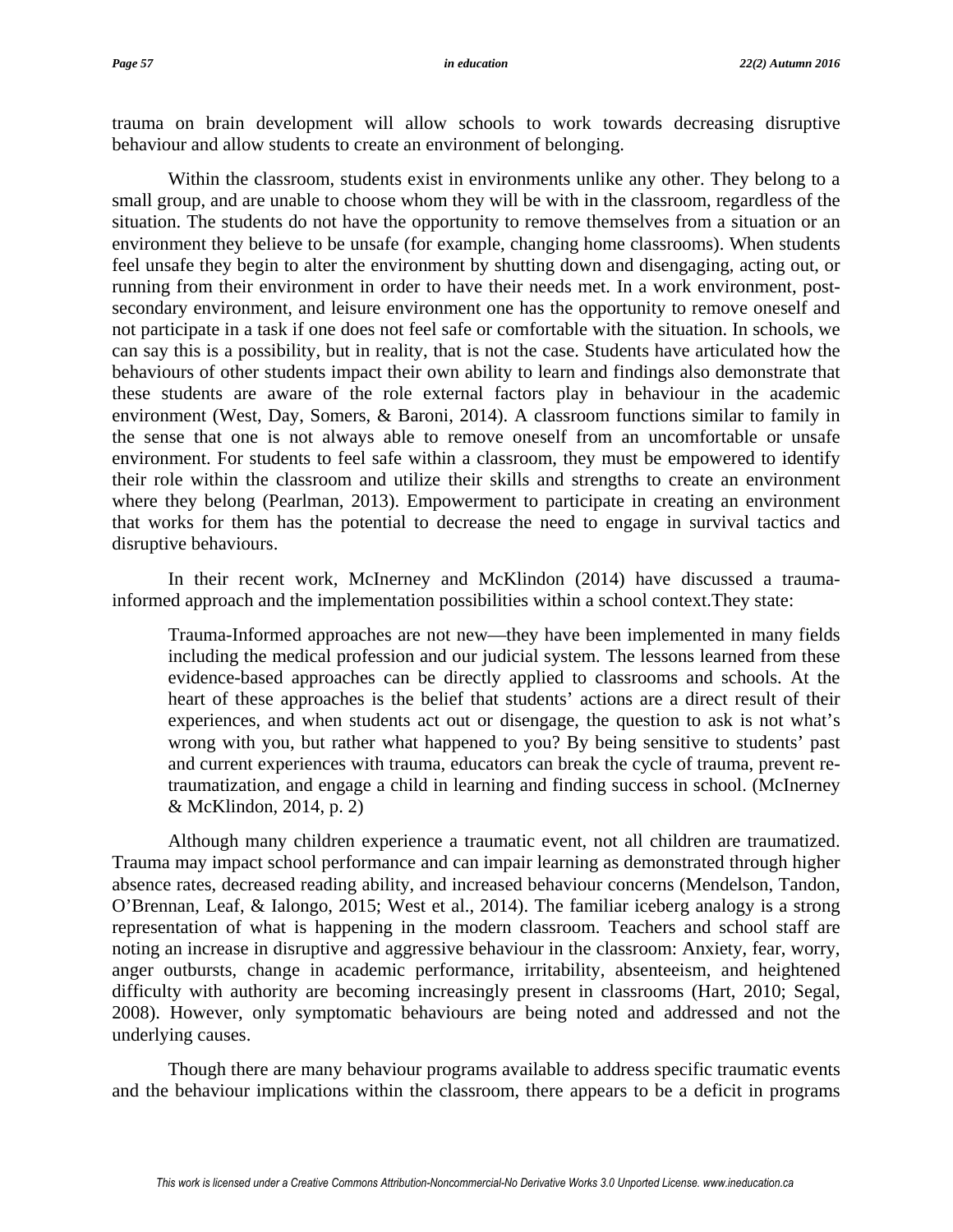that address the underlying student concerns. Psychoeducational therapy is one approach that is often successfully combined with expressive arts therapy and trauma-informed therapy. Psychoeducational therapy can be implemented within a large group, which addresses the effects of trauma, and has the ability to facilitate skill acquisition and empowerment through the use of non-invasive, non-verbal, and non-judgmental forms of therapy. The goal will ultimately be to set an expectation for change and to encourage individuals and students to actively participate in creating changes in themselves and in their lives (Malchiodi, 2007).

Expressive arts therapy, also known as creative arts therapy, combines art, music, movement, drama, and creative writing as a catalyst for personal inquiry, discovery, and growth. "Children intuitively use expressive arts and play to act out what they are reliving and what they may find unspeakable" (Malchiodi, 2015). The use of expressive arts can be done on an individual or group level. The creativity involved in group art making contributes to a sense of camaraderie among group members (Malchiodi, 2007). Through activities such as these, students will have the opportunity to trust and lead within the group. Each student becomes a valuable member of the group where they begin as an outside observer and cycle through roles within the group. Encouraging each student to gain the social, emotional, and behavioural skills to be safe and successful within the classroom is ultimately the key to authentic group therapy inclusion (Jacobs, Masson, Harvill, & Schimmel, 2016).

Students require the skills to observe, understand, reflect, and discuss the events that unfold around them and they need to acquire and utilize the appropriate methods of responding. A platform must be created for this to occur. Schools must promote an understanding of trauma that will, in turn, establish a collective recovery, promote resilience, and facilitate re-engagement within the classroom. Through the understanding of trauma, students gain the ability to grow through social healing, empowerment, and reconstitution of one's' identity within the classroom.

In the sections that follow, questions regarding trauma implications in the classroom will be discussed. The effects of trauma on the developing brain; empowering identity through belonging; and the implications of utilizing expressive arts therapies to facilitate belonging for all students are outlined.

#### **Trauma Effects During Childhood Development**

The impact of traumatic experiences will influence how the brain develops and functions. Brain architecture is *experience dependent* where the brain will begin to sense, process, organize, and store information based on developmental experiences (Perry, 2009). The length of trauma exposure, whether pervasive and chronic (maltreatment) or time limited (natural disaster) will also contribute to the developmental impact on the child. The implication of trauma on neural development, synapse formation, and myelination occur throughout development. Throughout the brain's development, there are different times where specific areas are developing and organizing in the central nervous system. These critical and sensitive periods of information organization will influencethe functioning of the child. Disruptions of experiences can alter the neurochemical signals during these periods and may lead to major abnormalities or deficits in neurodevelopment-some of which may not be reversible (Perry, Pollard, Blakely, Baker, & Vigilante, 1995).

When one becomes stressed, the adrenal glands release a steroid called cortisol. Whether one faces emotional, physical, environmental, or academic stress, the body responds by releasing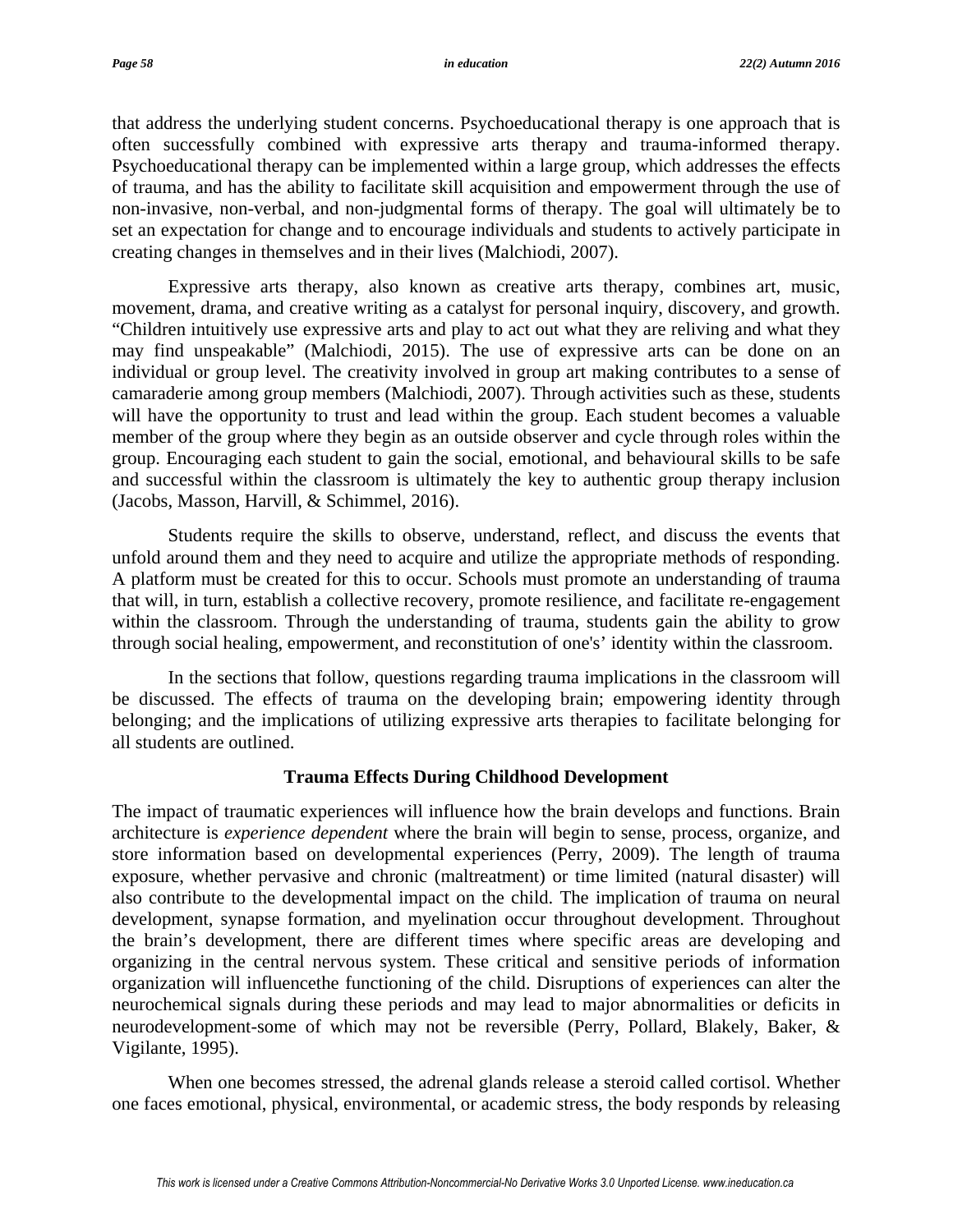cortisol (Jensen, 1998). This cortisol begins to trigger physical reactions throughout the body that manifest in tension of large muscles, depression of the immune system, and increased blood pressure. When triggered in schools, these reactions can result in behavioural outbursts and other difficult-to-manage behaviours. Prolonged exposure to high cortisol levels will lead to the destruction of brain cells in the hippocampus, which is critical to explicit memory formation (Jensen, 1998).

The brain develops in a hierarchical and sequential design, beginning from the least complex (brain stem) to the most complex (limbic system and cortical areas). Each area develops, organizes, and becomes fully functional at different times throughout childhood. Understanding the brain's developmental process and the effects on the central nervous system allows one to fully understand the biological effects of trauma on children.

Children and youth can become locked in a constant state of *fight or flight* (resulting in continual high cortisol levels), because of ongoing exposure to violence and trauma. Due to being enveloped in this constant state, children and youth will react to normal everyday experiences as if their life were threatened, because of their heightened arousal. This is not a rational, cognitive process of choice but it is habituation through their physiological responses from continuous exposure (Perry, 2009).

Humans have a regulated alarm system in the brain that alerts them when threatening situations emerge. This alarm system regulates the reaction to fight, flee, or freeze. When children and youth experience a continuous threat or trauma, the *survival brain* (mid/lower areas of the brain) is activated. During significant times of development, an overactive alarm system can be created. A youth's brain and body that develops within the context of trauma and traumatic stressors can be more easily triggered into survival brain by trauma reminders or triggers even when there is no actual threat (Perry & Szalavitz, 2006).

Experiencing trauma during the developmental period of childhood can cause the stress response to become highly reactive or difficult to end when there is a perceived threat. For children living with trauma, the stress response can become their habitual manner of functioning and in order to develop properly, each brain area requires appropriately timed, patterned, and repetitive experiences (Perry & Szalavitz, 2006; Statman-Weil, 2015). The unpredictability of classrooms (sensory overload, fire drills, feeling vulnerable, high frustration points, confrontation) may activate the survival brain causing youth to react as though a *there and then* experience (previous traumatic event) is happening *here and now* (in current reality) (Perry, 2009). When youth are in this *triggered state*, the high functioning areas of the frontal lobe, *learning brain*, cannot be activated. Situations may escalate at an exponential rate because the verbal warnings and rational arguments, which make demands on these higher functions, cannot be accessed when the youth is in a triggered state (Perry & Szalavitz, 2006).

Children who have experienced stress as a result of traumatic events may be at an increased risk for cognitive difficulties, including attention, executive functioning, and processing speed due to neuroanatomical changes secondary to the stress response (Blair, Granger, & Razza, 2005; De Bellis, Hooper, & Sapia, 2005; Welsh, 2013). When areas of the brain that control body temperature, heart rate, blood pressure, arousal, and motor regulation (brainstem and mid brain) are in overdrive, one's ability to control one's emotional reactivity, attachment, abstract and concrete thought, organization, and overall executive functioning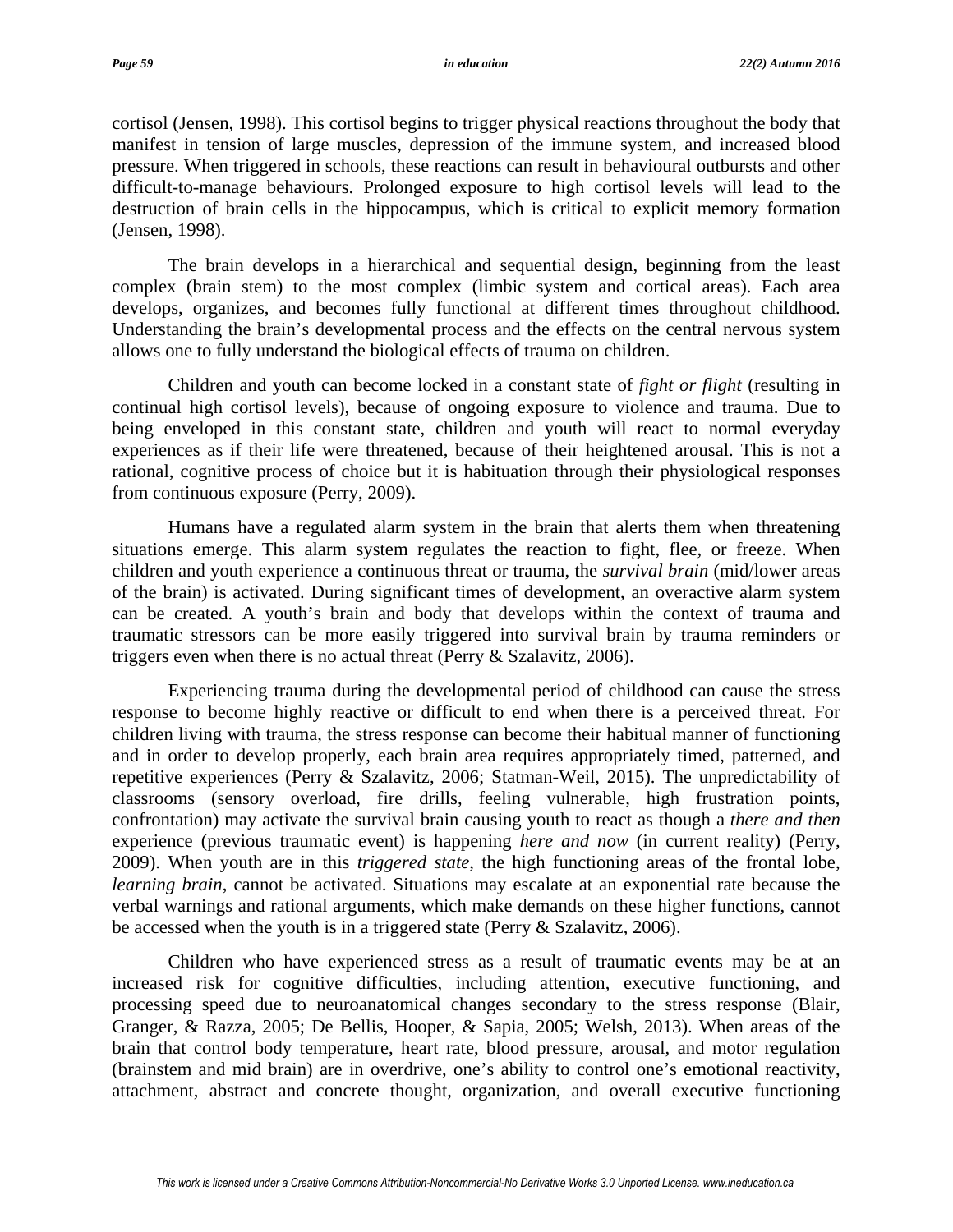(limbic and cortical areas) may not function at an optimal level. Results from Welsh's (2013) study indicate that stronger resilience was associated with fewer difficulties in sustained attention and working memory. Understanding the neurosequential design of the brain explains how, in the simplest of expressions, the survival brain will override the learning brain in children experiencing stress because of trauma.

Children who have experienced trauma may show a variety of cognitive effects, which include difficulties processing verbal information, comprehension deficits, and difficulties related to attention (van der Kolk, 2003). Because the brain has the greatest plasticity in early childhood (receptive to environmental input), a child is most vulnerable to variance of experience during this time. During this critical period of development and learning, children exposed to trauma begin to have a decrease in brain volume, decreased neural connections due to ongoing effects of decreased experiences and increased stress, and decreased myelination. This is a result of increased levels of cortisol (stress hormone) that can cause damage to the brain if present in large quantities over sustained periods. Increased activity in the brain stem, resulting in alterations to autonomic functions (heart rate, breathing, and blood pressure), begin to manifest as symptoms (De Young, Hendrikz, Kenardy, Cobham, & Kimble, 2014). A child who has survived trauma may experience weaknesses in the areas of language and communication, social and emotional regulation, building relations through play, and may exhibit disruptive and aggressive behaviours (Statman-Weil, 2015).

When children live in a constant state of fear and are not supported in the regulation of their emotions, the brain's regulator of emotions (amygdala) and emotional behaviours tends to be overused, causing it to overdevelop. This can result in children being highly impulsive and reactive and unable to complete higher-order thinking tasks. Conversely, the hippocampus—the part of the brain that puts a potential threat in context—tends to be underdeveloped in children who experience trauma because it is underused (Statman-Weil, 2015). Therefore, as Statman-Weil (2015) continues to state, even when the dangers they have experienced are not present, children who have experienced trauma may respond as if they are in danger, because the hippocampus is unable to override the stress response their brains so frequently employed as a means of survival. When the needs of the traumatized child are not met, the repetitive exposure to extreme behaviours begins to impact all of the children within the classroom. Many of the behaviours of such children can be understood as their efforts to minimize perceived threats and regulate emotional distress (Statman-Weil, 2015).

Children may have difficulty regulating and processing information they receive within a classroom. Sensory processing difficulties often appear in students who have experienced trauma and these difficulties are exhibited through observable behaviours, through visual, auditory, and somatosensory representation. Symptoms children may exhibit can include difficulties with attention, with self-calming behaviours, with staying awake, with crowds or loud noises, as well as other symptoms. These sensory difficulties are sometimes referred to as Sensory Processing Disorder (SPD). Though SPD is not a recognized mental disorder in medical manuals such as the Diagnostic and Statistical Manual of Mental Disorders (DSM-5®) or the International Statistical Classification of Diseases and Related Health Problems  $10<sup>th</sup>$  Revision (ICD-10), it is an accepted diagnosis listed in the Diagnostic Classification of Mental Health and Developmental Disorders of Infancy and Early Childhood (DC:03R). These sensory difficulties appear not only because of trauma, but may also be associated with Autism Spectrum Disorder, Attention/ Hyper-Active Disorder, Fetal Alcohol Spectrum Disorder, and Anxiety. If research indicates expressive arts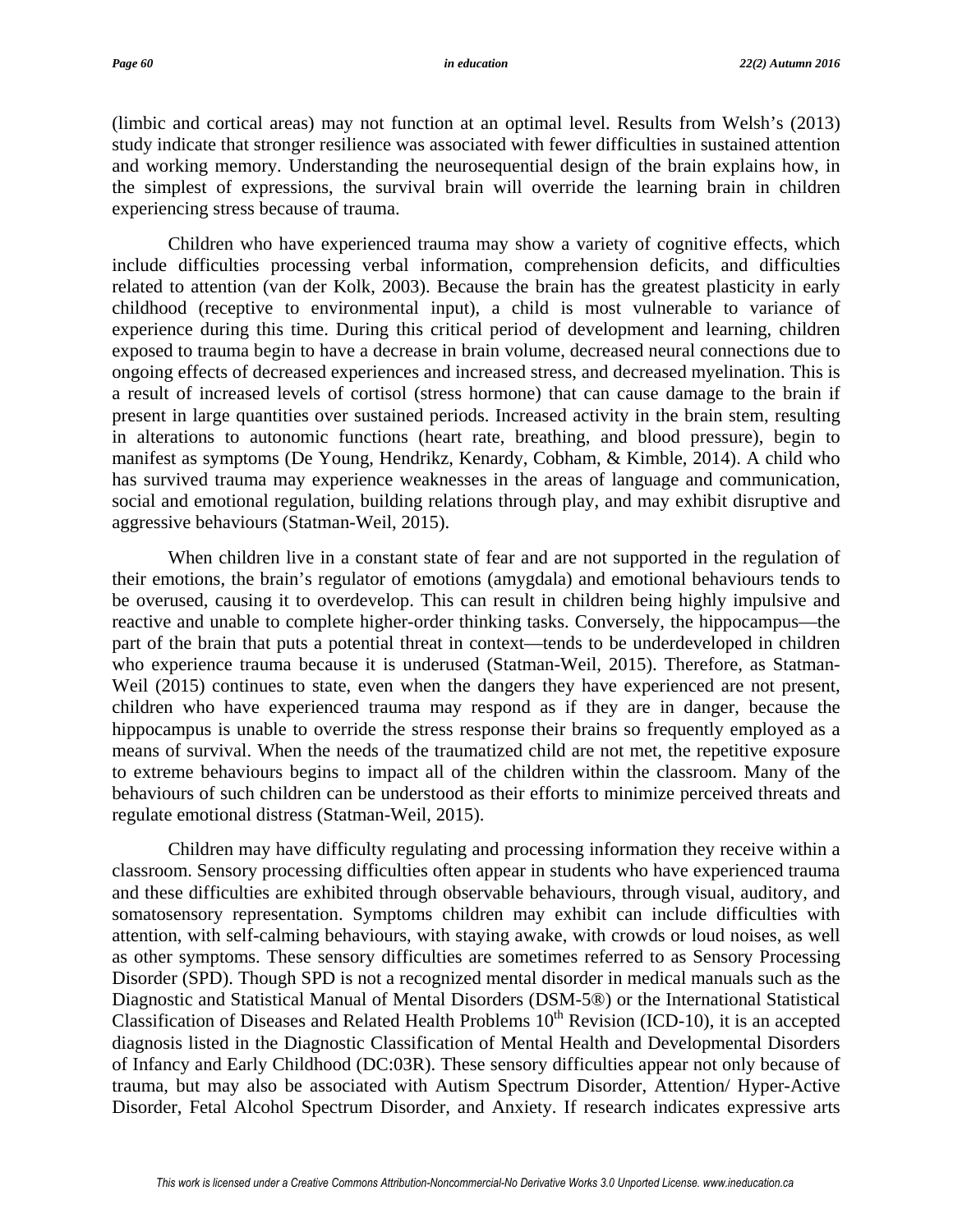therapy as an effective treatment approach for addressing sensory processing difficulties associated with trauma, this may suggest that expressive arts therapy may have beneficial effects on others who have sensory processing difficulties.

## **Empowering Identity Through Belonging**

Young children come into the world seeking relationships for comfort, identity development, and support of their learning process. The strongest drive underlying a child's daily experiences is the desire to have relationships with others and to be a member of a group. Children spend a significant portion of their day away from their families and homes, resulting in a need to make additional connections. Children rely on others to help them maintain connections while they become part of a community and develop new friendships. Beginning with Vygotsky (1978), research on childhood development demonstrates that children grow and learn best in the context of relationships with people and places that reflect their families, cultures, and communities (Curtis & Carter, 2003).

Vygotsky believed one's knowledge of the world came through one's active involvement in social interactions. This belief culminated into a sociocultural cognitive theory that emphasized how social and cultural interactions guide cognitive development (Santrock, 2007). Vygotsky enriched discussions surrounding the view that knowledge is collaborative (John-Steiner & Mahn, 2003; Kozulin, 2000). Through these views, knowledge cannot be generated from within but can be constructed through interactions with others in cooperative activities (John-Steiner & Mahn, 2003).

For children and adolescents, social activities are often seen through play and imagination. These social interactions create a link between reality and imagination. Vygotsky argues that imagination is an essential aspect of all thought (Nilsson & Ferholt, 2014).

As M. Cole (Cole; Pelaprat, 2011) explains, human conscious experience is a process, a process which requires not just our phylogenetically constrained abilities and our culturally organized experience, but also our active reconciliation or "filling-in", our imagining, as we try to make sense of our world. (Nilsson & Ferholt, 2014, p. 925)

Our social environments and interactions within these environments play a large role in how we interpret and understand the world around us.

Research on emotional intelligence and brain development suggest that children must feel secure and comfortable in their environment for healthy development and learning. Regaining control of the environment and establishing safety allows children to thrive in environments which are predictable and safe and in turn, allows relationships to be fostered (Holmes, Gibson, & Morrison-Danner, 2014; Perry & Szalavitz, 2006).

The importance of belonging is reinforced through social identity theory (Kelly, 2009). Education, religion, sociology, and military science continue to promote the reduction of the *us and them* mentality and encourage strengthened relationships between others (Pearlman, 2013; West et al., 2014). Relationships (connections) are fundamental to life; attachment fosters achievement, autonomy, and altruism. Relationships require the concrete actions of caring (concern for life and growth of others), knowledge (deep understanding of another's feelings), respect (seeing another person as they are and allowing them to develop without exploitation),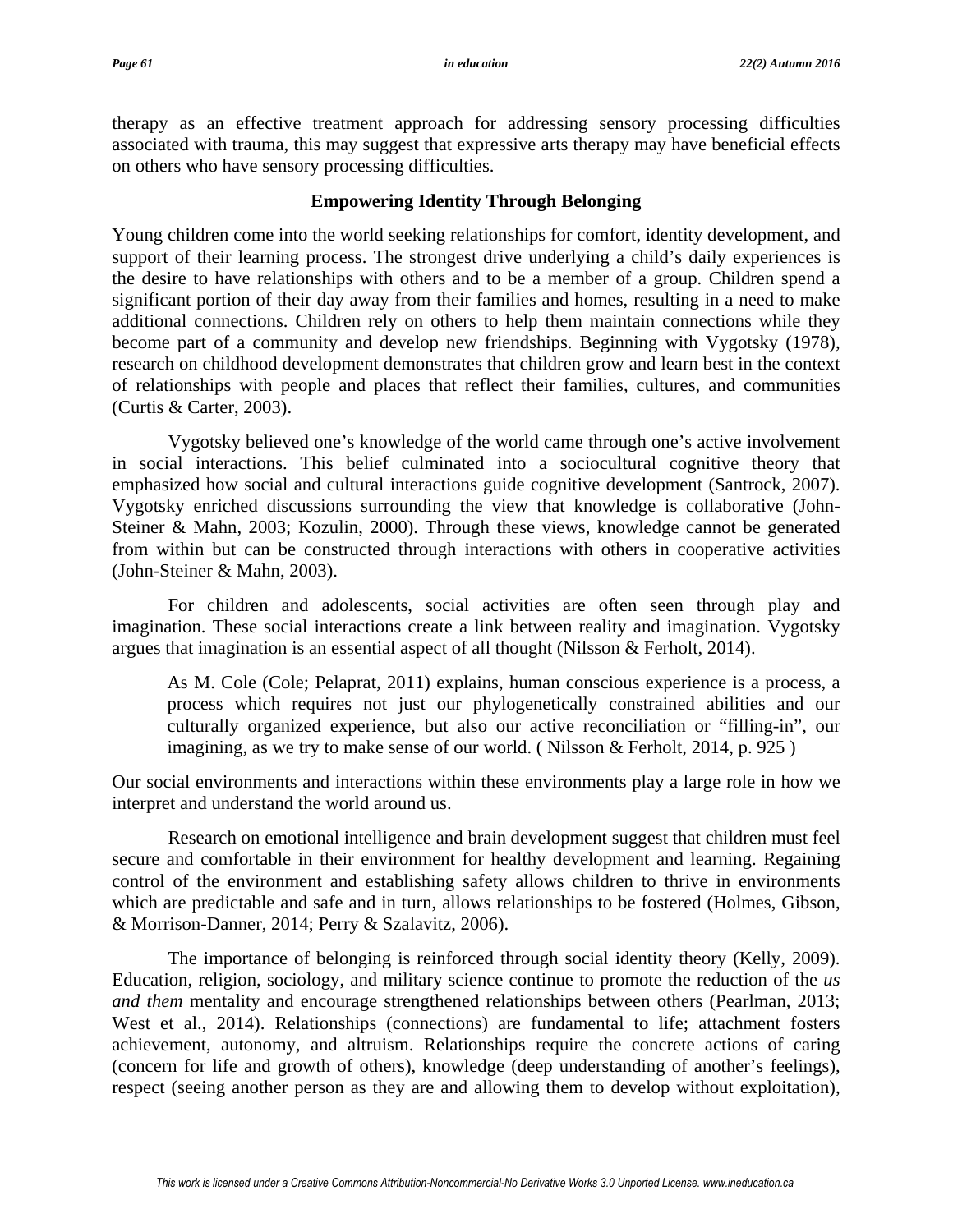and responsibility (willingness to act to meet the needs, expressed or not expressed, of another human being) (Brendtro, Brokenleg, & Van Bockern, 2002; Perry & Szalavitz, 2006).

Classrooms are unique sociocultural environments. Within these environments, there is little control for each individual but plenty of opportunities to be affected by the behaviours and actions of others in the classroom. In an adult work environment, if one feels threatened or unsafe there are many channels from which one may choose. Adults may choose to file a complaint, speak to their superior, contact Occupational Health and Safety, or even change their work environment by requesting a transfer or changing their job completely. On the surface, many of these options seem available for students, but in reality, there are minimal options possible within the school environment. Behaviour disruptions have become increasingly frequent and widespread so that basic accommodations cannot be met. Students must continue in their current classroom environment regardless of the state. When students are given the opportunity to feel safe in their environment and regain control, they are less likely to feel threatened, which in turn, reduces the students' needs to communicate through fight or flight behaviours. Teachers adapting their own behaviours in response to disruptive behaviours often initiate opportunities for safety. When teachers begin to calm their behaviour response, the students may begin to reciprocate this behaviour, and in turn, begin to regulate their own behaviour.

The classroom environment has the ability to influence student development and, in turn, students within the classroom have the ability to influence their classmates' development and the environment (Guardino & Fullerton, 2010; Skibbe, Phillips, Day, Brophy-Herb, & Connor, 2012). McNiff (2004) emphasizes the importance of safety in establishing creative and healing environments. When an environment has a safe, welcoming feel it is more apt to foster a stronger connection among students, which will in turn, allow the students to experience a sense of belonging and security. An environment may temporarily over stimulate or bore, calm, or agitate. Every environment implies a set of values or beliefs about the people who use a space and the activities that take place there (Curtis & Carter, 2003).

Jensen (1998) believes that the single greatest contributor to impaired academic learning is excess stress and threat within the school environment. A stressful physical environment (crowded conditions, poor student relationships and even lighting) has been linked to student failure (Jensen, 1998). Social situations within an already strained physical environment may also become a source of stress. During the most dominant identity developmental times, children and adolescents are under a significant amount of stress and may frequently be tense or emotionally strained in group environments (Curtis & Carter, 2003). While stress hormones, such as cortisol, are released during these events, one's serotonin levels are also affected (Jensen, 1998). Diminished or lowered levels of serotonin have been linked to aggressive and violent behaviours (Jensen, 1998).

Many students with regulation difficulties flourish when given leadership roles within the classroom. For example, students who are "top dog" at home and one of many in a classroom become more impulsive. Studies suggest that classroom status and hierarchy can and do change the brain's chemistry and therefore affect one's development (Jensen, 1998). This research encourages a case for the importance of roles within a classroom but also addresses the need for roles to change, which facilitates students' abilities to lead and follow. Role-switching will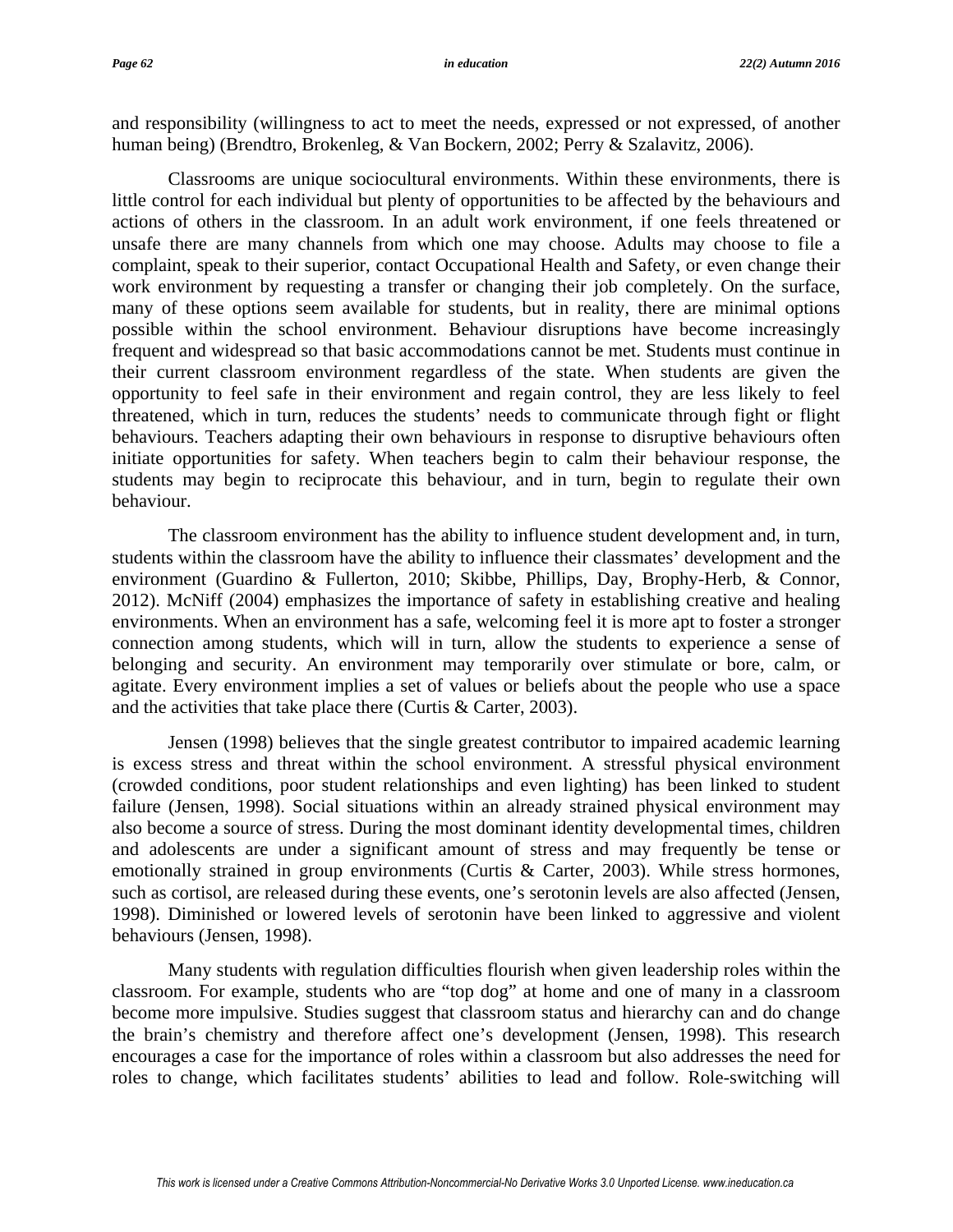utilize students' strengths and abilities and will allow students to view roles from a variety of perspectives.

Literature on peace building and post-conflict stabilization focuses on state building, particularly on the development of various security measures that are to be taken within an environment (Hutchinson & Bleiker, 2008). This notion reinforces the need for stabilization within the classroom and before any other actions can be taken, students must feel and know that they are safe and belong. To stabilize the classroom, one must begin to identify, understand, and then address the needs of the students.

Individuals and groups divided by conflict search to build forms of community that will allow them to heal their wounds in empathetic and humanizing ways (Hutchinson & Bleiker, 2008). Trust becomes a key factor. The recognition of the emotional dimensions of trauma and ensuring processes of social healing exist are key factors in beginning to build necessary relationships for a child or youth to begin to feel as though they may belong. Rather than presenting reconciliation as simply the management of fear, anger, and resentment, one must appreciate how feelings such as empathy, compassion, or even wonder may be interrupted because of experiencing trauma. The social environment must be actively empathetic and compassionate to succeed in working through trauma in a transformative rather than restorative way (Hutchinson & Bleiker, 2008).

It is the responsibility of all school staff to maintain safety and stability within classrooms so that teachers and students are able to work towards building authentic relationships. When an environment is safe, students gain purpose, which contributes to fostering and empowering their identity within the classroom. This empowerment encourages students' sense of belonging by diminishing the feeling of us and them and allowing students to grow their own social identity within the classroom.

#### **Empowerment Through Expressive Arts Therapy in the Classroom**

Shaun McNiff's (2004) *Art Heals* addresses the power and contributing factors art has on the healing process. After a tragedy (such as the events of September 11, 2001), when words are unable to be expressed, ordinary people often respond to crisis through spontaneous art work. These artworks may often be created as a way of dealing with grief, fear, trauma, and the complex emotions associated with the tragic event (McNiff, 2004). Many people explore and create art on their own, while others are guided through a process in a therapeutic relationship, but both open the creator to the healing power of art.

A wealth of research has been presented regarding expressive arts therapies though little has been written regarding expressive arts therapy approaches in the educational classroom since the large 1989 study compiled by Harvey. In Harvey's (1989) article "Creating Arts Therapies in the Classroom: A Study of Cognitive, Emotional, and Motivational Changes," he began to address the successful application of these therapies within the classroom and the encouraging data presented suggests overall success when implemented at a classroom level. The scant research that exists regarding classroom-wide application of creative arts/expressive arts suggests that these therapies have potential as a medium for effective education and, if regularly integrated into the traditional classroom structure, may have beneficial therapeutic results (Harvey, 1989). It is appropriate and timely to revisit the implementation of expressive arts therapies in the classroom because there is ample research to support the effectiveness of these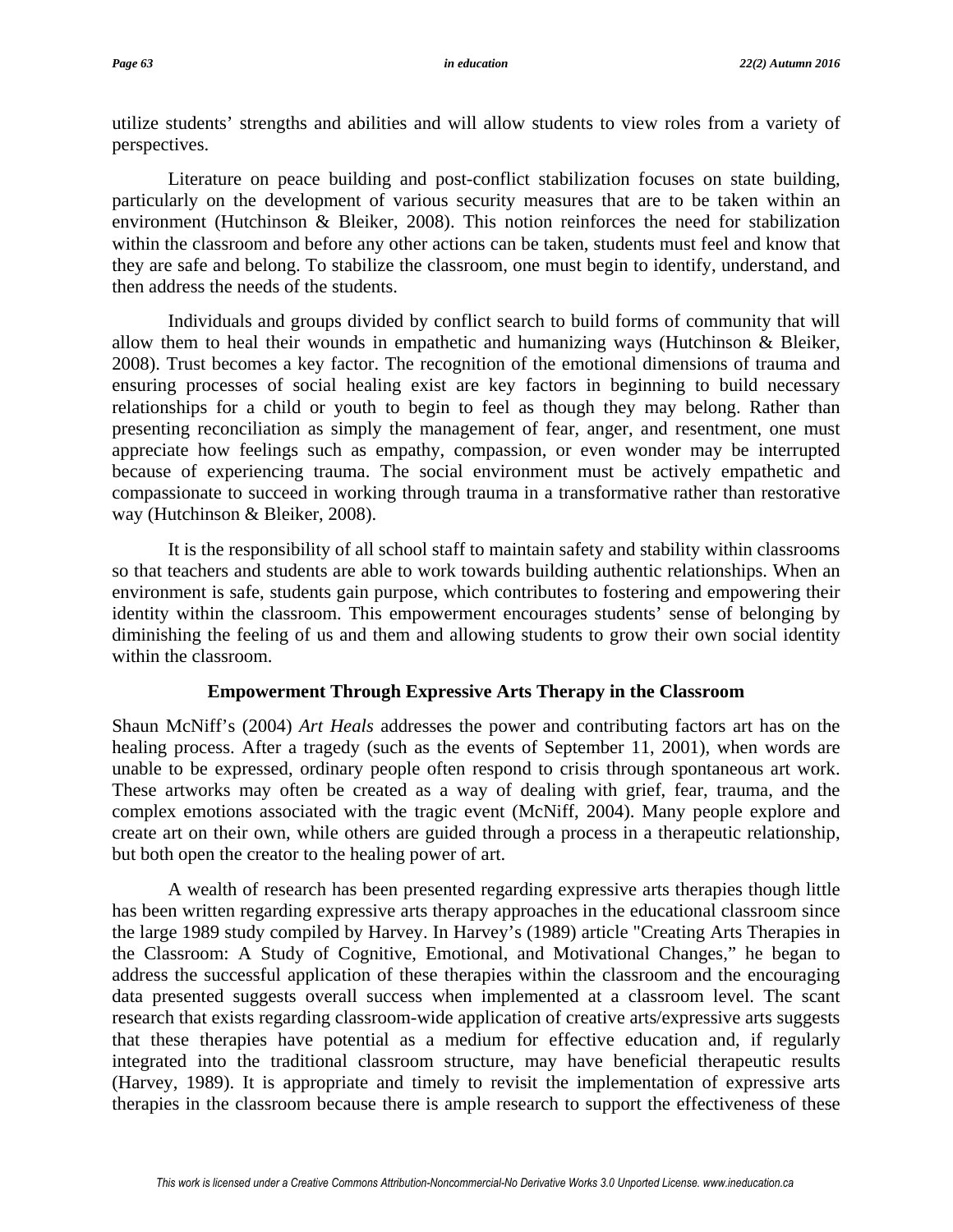therapies in psychotherapy and counselling with individuals of all ages for more than 60 years (Malchiodi, 2015). Expressive arts therapy is built into the pre-existing structure of schools for both administration and implementation. Students have experience with instruction, independent work, partner and group work models thus allowing this therapy model to be executed on a large, classroom- sized scale.

According to Torrance (as cited in Harvey, 1989), children prefer to learn in creative ways through exploration, manipulation, questioning, experimentation, risk-taking, and modifying their ideas. Creative activities in no way appear to interfere with the traditional acquisition of knowledge as measured by achievement outcomes. Understanding this style of learning and implementing therapy strategies within the classroom can support all current instruction and assessment models. These therapies integrate both the knowledge and practices of the arts with principles of psychotherapy and counselling (Johnson, 1987; Malchiodi, 2015).

In the past 25 years, only one published article has addressed the area of expressive arts application within the classroom. The working papers of Belinda Smith (2004) proposed a study on the impact of expressive arts within an elementary school setting. Smith (2004) confirms that visual arts, music, and movement have been integrated in learning programs and many of the early year education programs in the United States have adopted the Reggio Emilia model of instruction and exploration. Though the entirety of her study does not focus on the implementation of creative/expressive arts in the classroom, she does believe that integration of the arts with other fields of disciplines can be used as a method of helping children develop deeper understandings of their social and cultural surroundings and allows for a connectedness that reflects a natural way for children to learn (Smith, 2004).

Art is an integral piece in many cultural healing practices (Lu & Yuen, 2012; Hocoy, 2002). Lu and Yuen (2012) believe that creating images of art can act as a bridge between Indigenous and non-Indigenous, self and collective, and art therapy and research. Research has shown that the non-verbal right brain holds traumatic memories and these can be accessed through the use of symbols and sensations in art therapy. Communication between the brain hemispheres can be accomplished through the use of art therapy and may assist in the processing of the trauma (Lobban, 2014).

Expressive arts therapies unite the cognitive aspect of creativity and the therapeutic aspect of behavioural and personality change. Through the integration of thinking and feeling, creative and expressive arts therapies offer an opportunity to positively affect social/emotional and academic behaviour (Harvey, 1989). Many school divisions not only have government issued outcomes for each grade and subject but also include outcomes for social and emotional growth. It could be that as students master their emotional and social tasks with a creative expressive process, they experience a competence motivation to affect their social environment (Harvey, 1989). Exploration into using creative/expressive arts in the classroom may support Harvey's (1989) findings that positive social behaviours appear to result from creative education. The study suggests that an expressive arts therapy approach produces significant results equally for younger students of both sexes and for children at all levels of academic reading achievement. The ability to act and participate, as well as feel that one has the right to do so, is imperative to empowerment (Rolvsjord, 2004). Psychological empowerment can develop through multiple dimensions and be identified as intrapersonal, interactional, and behavioural. Intrapersonal aspects of psychological empowerment may be displayed through self-esteem, self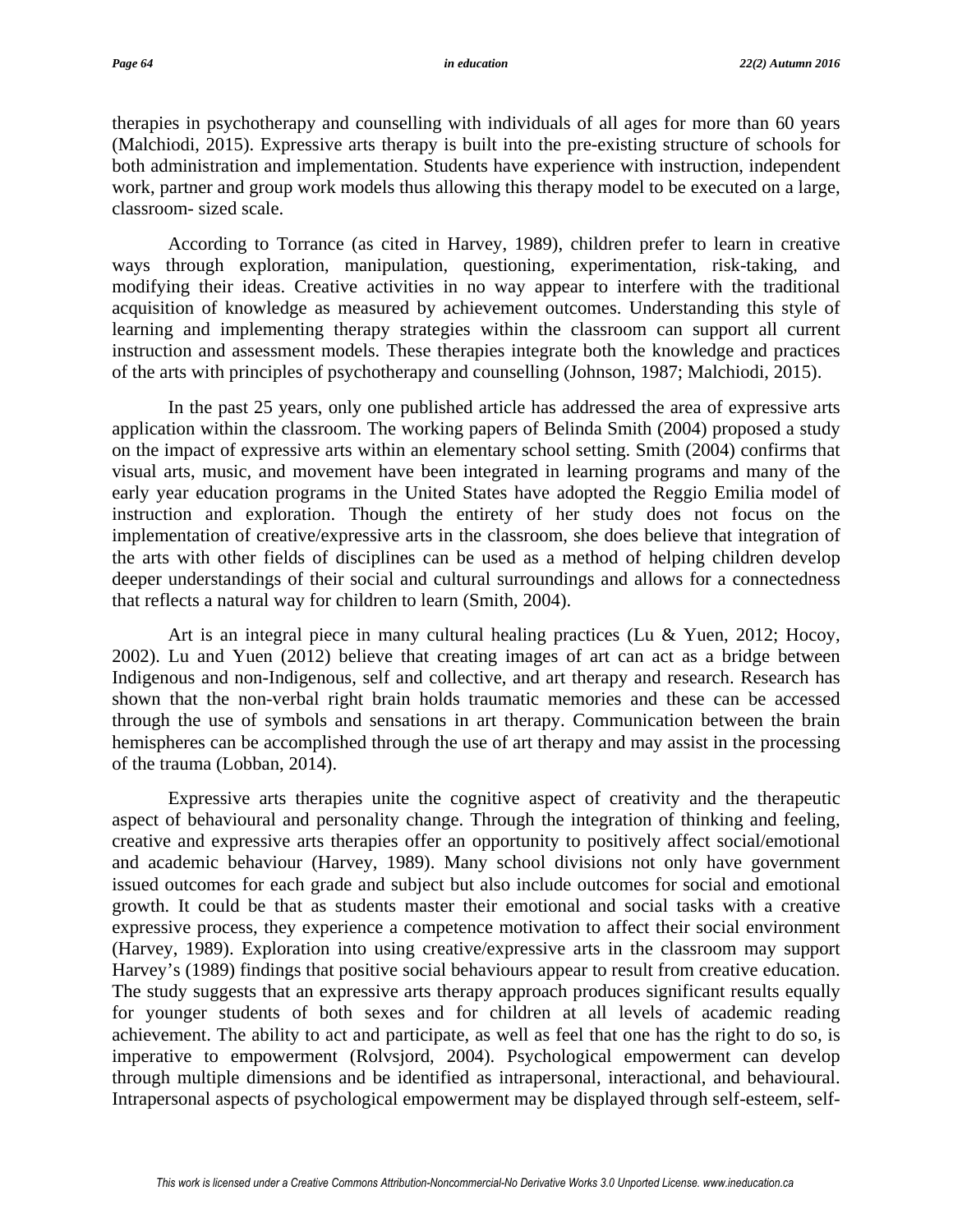efficacy, and identity (Zimmerman, 2000). The interaction dimension describes each student's use of analytical skills to influence their environment, while the behaviour dimension demonstrates how students take control of their own environment by participating within a community (Zimmerman, 2000).

Expressive arts activities within the classroom may be structured into sessions. Session goals may include themes such as the following: establishing safety, establishing engagement and assessment, awareness of self, feelings expression and coping, classroom environment and supports, enhancing future safety, patience, and reinforcing sense of belonging. Within each theme, specific activities may be utilized to address the session goal.

For example, if working towards the goal of awareness of self, a common activity that may be used is body mapping. The leader may begin the session with the following questions: "Have you ever been in a situation where you were uncomfortable?" "How did your body feel in that situation?" "What did you do (if anything) to change the way your body felt in that situation?" The leader may continue with a statement about the importance of exploring how our body feels in different situations. Students may be provided with a copy of a body image template and a selection of drawing art supplies. Students may spend a few minutes with their eyes closed. Students will be encouraged to focus on how their body feels, starting from their feet and working their way up to their head. Students will note sensations, tension, pain, or other feelings in the specific areas of their body. When the eyes are opened, students will use the provided materials to fill in the body image to represent the sensations they experienced. When the drawings are complete, discussions may focus on where the specific tensions are, how the body reacts to these tensions, and what specific events within the classroom arouse these sensations. When students become self-aware it allows them to explore their own strengths, weaknesses, vulnerabilities, thoughts, and feelings. Through this understanding of self, students may begin to increase their self-regulation, autonomy, and self-determination within their classroom in order to best represent their interests and needs.

The idea of empowerment clearly places each student within both the cultural and social context of the classroom environment (Tapper, 2013). With this understanding, the application of creative and expressive art therapies within the classroom is accessible for all students (Holmes, Gibson, & Morrison-Danner, 2014), and with further study it may be possible to further investigate the application of these therapies to high risk, varying intellectual abilities, English as additional language, refugee and First Nation, Métis, and Inuit students.

Many professional organizations have outlined a developmental sequence towards cultural competence. The American Art Therapy Association (2013) suggests a sequence of awareness, knowledge, and skills. Self-awareness of one's attitudes, beliefs, and biases is essential when working with diverse cultural and ability-level populations. Seeking to understand, through awareness, knowledge, and skill, the cultural and social contexts within the classroom will enhance one's ability to practice in a culturally sensitive and responsive manner. Seeking supervision, direction, and support from consulting professionals will promote one's growth towards cultural competence in the application of expressive arts therapies.

#### **Future Directions**

The present discussions surrounding empowering students within trauma-informed classrooms through expressive arts therapies impacts the fields of both counselling psychology and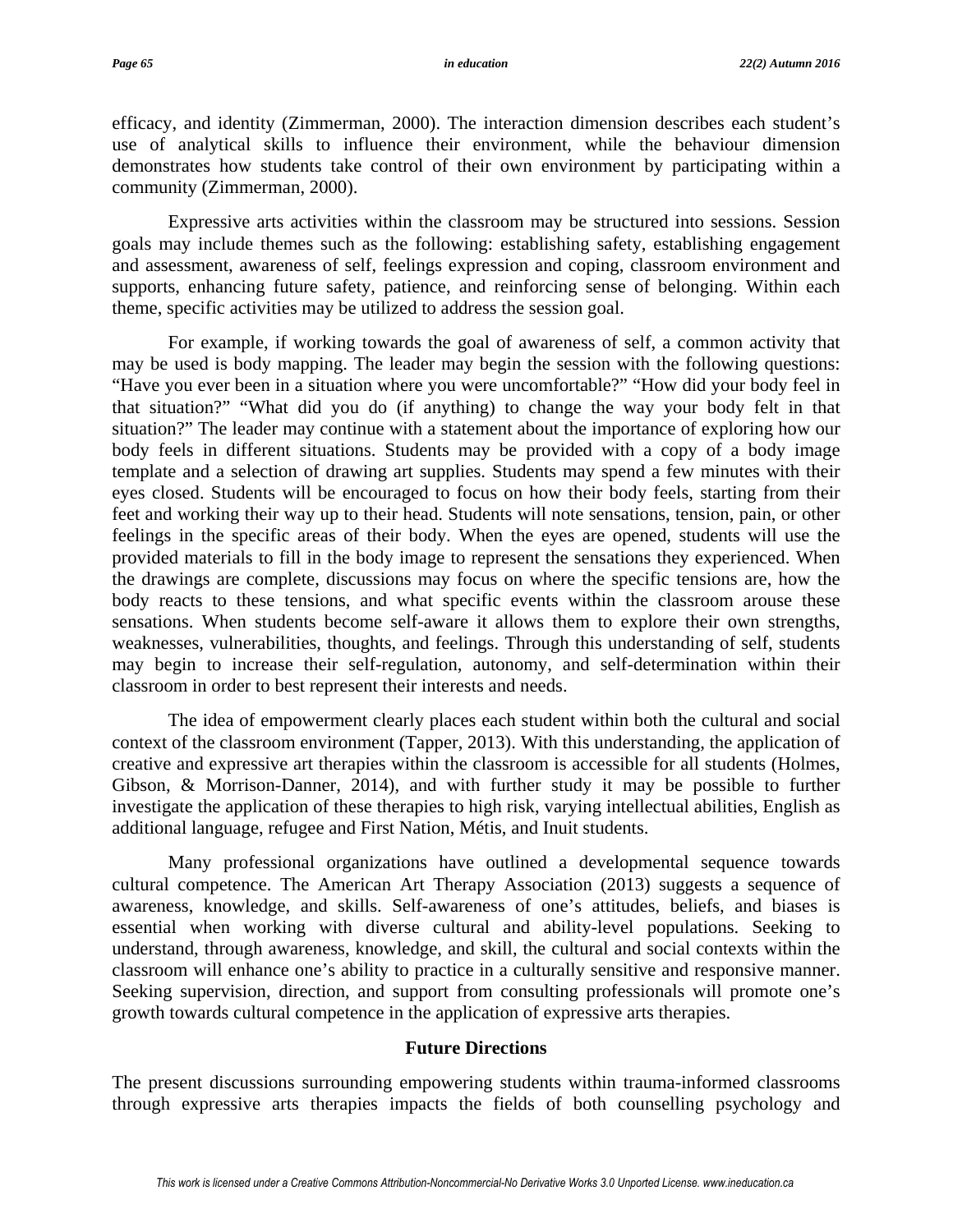education by providing a rationale for advocacy and therapy for individuals who may experience stress as a result of trauma (Welsh, 2013). It would be of great interest to see further research in regards to the use of expressive arts therapies within the classroom. With funding becoming limited, the large group size application may allow more students to be involved in proactive screening psychoeducational curriculums. Expressive arts therapies join well with traumafocused therapies because these allow students to reflect and discuss the personal implications of the stressors, rather than only symptomatic behaviours, and allow for privacy and limited disclosure of traumatic details.

To address the growing needs within the classroom, future research should guide design and application to create a psychoeducational curriculum that works to empower belonging within the trauma-informed classroom through expressive arts therapies. Interventions designed to improve school climate and instruction methods should use varied teaching methods, encourage positive relationships, and be culturally relevant. In addition, it should include welltrained professionals who can identify student needs to ensure that youth are ready to learn with the understanding that the interventions are guided by the empowerment of youth (West et al., 2014). This curriculum may be designed to be taught collaboratively by adults who work with students in a group or classroom setting and by specialists in the areas of psychotherapy and expressive arts therapy. This could include inclusive education teachers, classroom teachers, occupational therapists, speech and language pathologists, psychologists, counsellors, behaviourists, and social workers. The classroom application is not intended to mitigate the expertise or specialization that is encompassed through many registered therapy professions but to bridge the gap between student need and access to services and to ensure students are receiving the best possible care. Classroom-wide delivery using best-practice, evidence-based treatment approaches could be designed, through guidance from specialists, to provide care that can be competently (as deemed within a professional context) delivered within ones scope of practice.

The next step in this research would be to create a program through a collaborative consultation process that may have implementation possibilities with the support of consulting professionals (e.g. registered psychologists, art therapists, music therapists).This particular psychoeducational group therapy curriculum may be designed for students and classes that have experienced an increase in behaviour disruptions, experienced trauma, or overall dysregulation. This curriculum could be used for psychoeducational group and qualitative data collection on a particular group of students, their behaviours, and the students' overall connection. The particular classroom environment could be used to both assess the success of the program and used as a guide for understanding the implementation of these interventions. The program would work towards establishing safety among the students, identifying behaviours and situations of stress or discomfort, encouraging a supportive environment for students, and allowing students a platform to share and discuss events that have become part of their classroom life.

The delivery reality of implementing a psychoeducation curriculum within a classroom context is that the majority of teachers may not be qualified to deliver such a program. Collaborative consultation can occur when specialists work alongside teachers (similar to consultants) in the classroom to effectively and ethically deliver this program.

Kalmanowitz and Potash (2010) elaborate on ethical considerations in the teaching and promoting of art therapy to non-art therapists: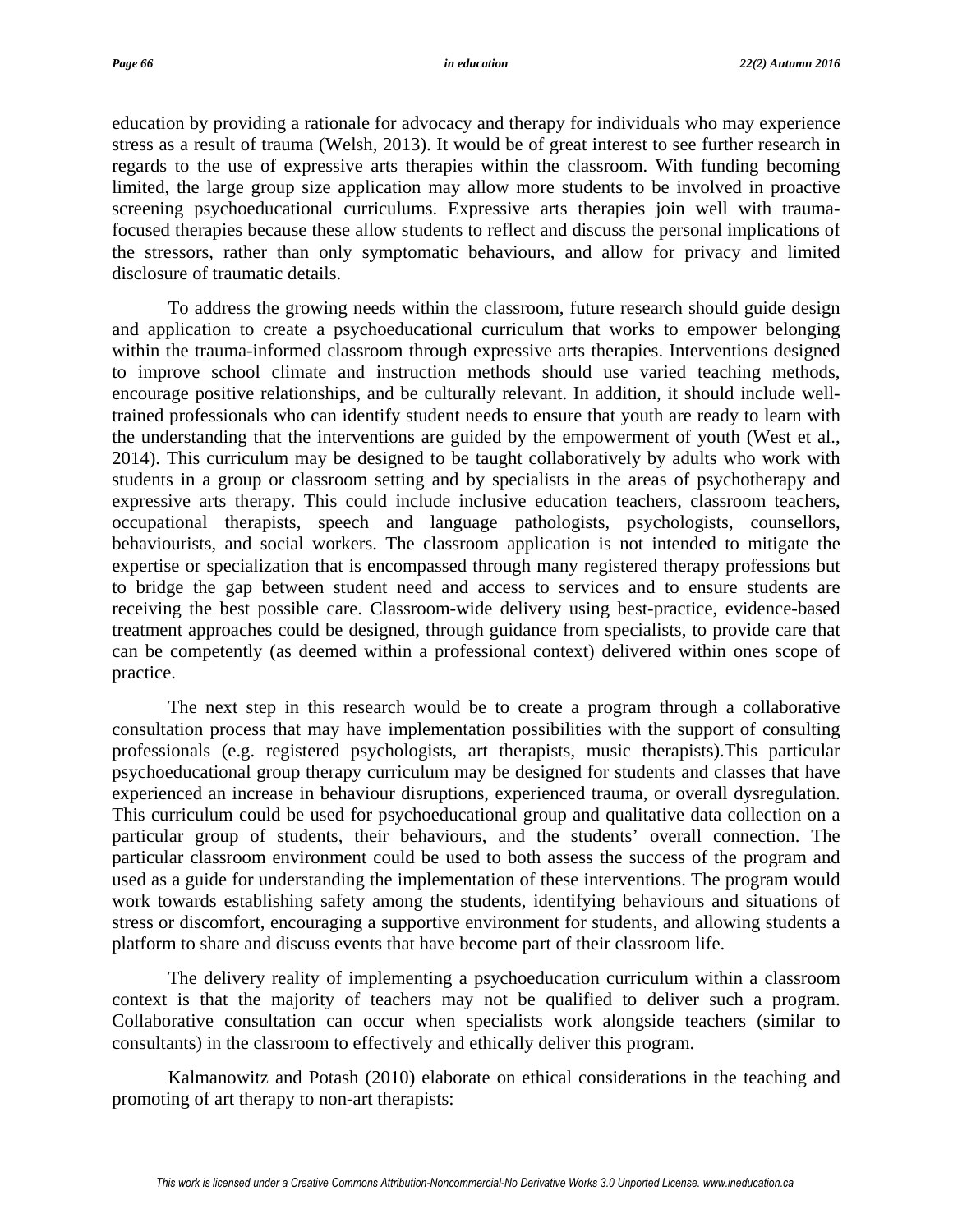Art therapists are increasingly being asked to provide trainings to non-art therapists for several reasons...Rather than attempt to engage in clinical work that we are unable to see through to the end, or teach exercises which can be then carried out by rote, we should strive to teach an overall understanding and sensitivity to the art, and principles of best conduct within this context that will support teachers, and therapists with knowledge and skills to incorporate into their work. (pp. 20-21)

Many students do feel unsafe and a collaborative consultation approach would allow for additional professional support and would facilitate a cooperative learning environment for students to provide a strong sense of community belonging. To reduce the burden on schools' limited resources for addressing mental health, classroom-wide delivery has potential to benefit many students and improve classroom climate (Mendelson et al., 2015).

McNiff (2004) eloquently says, "People today who suffer from illnesses want to be involved in their recovery, to contribute to the healing process, not just passively receive treatments administered by others" (p. 4). By restoring each student's identity within the classroom while addressing the underlying cause of disruptive behaviour through a traumainformed approach, social healing will take place. The ultimate goal is for each student to feel safe and be successful within our schools and classrooms.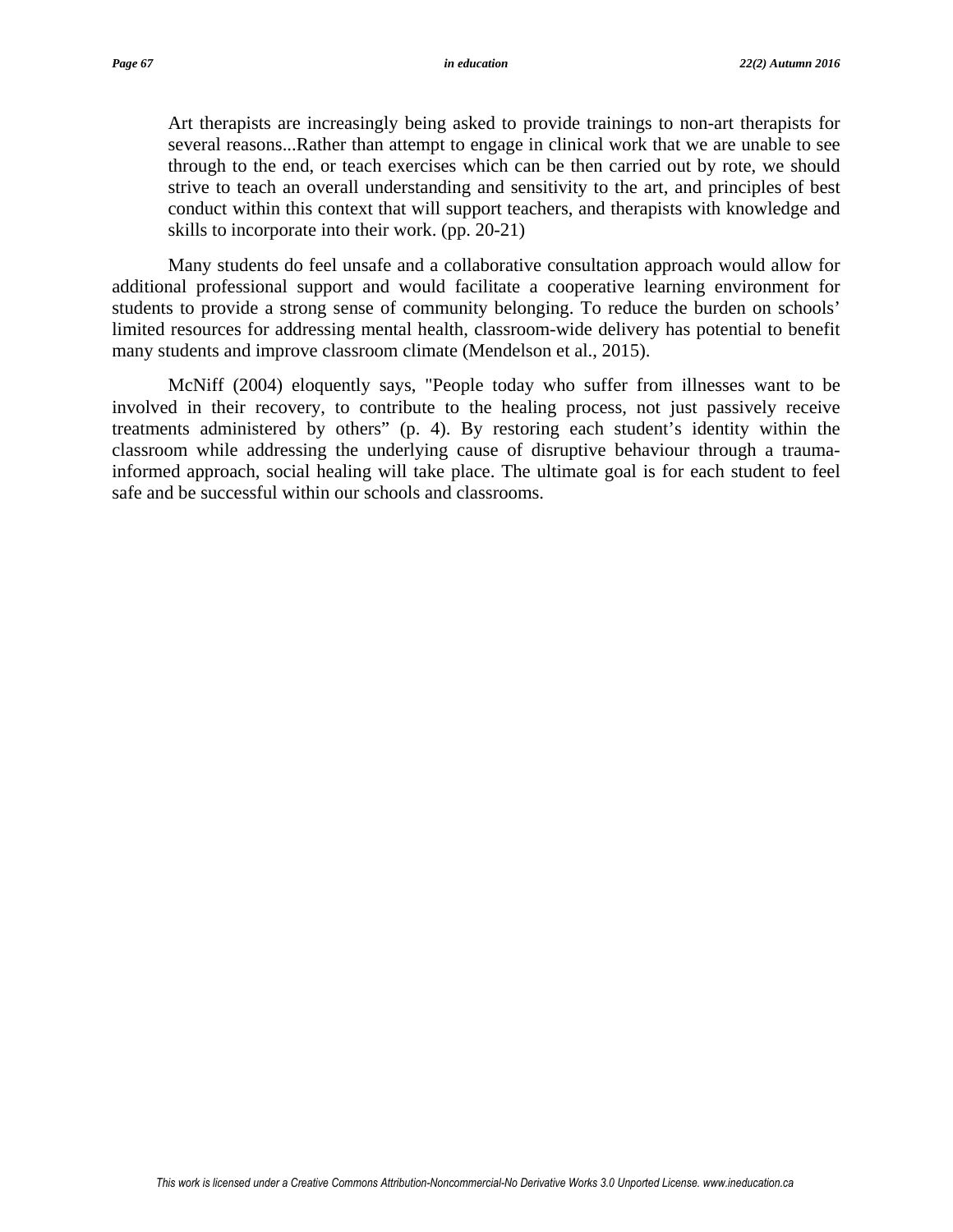### **References**

- American Art Therapy Association. (2013). *Ethical principles for art therapists*. Retrieved from http://wwwarttherapy.org/upload/ethicalprinciples.pdf
- Barnett, D., Dally III, E., Martens, B., Olson, S., & Witt, J. (2007). Varying intervention delivery in Response to Intervention: Confronting and resolving challenges with measurement, instruction, and intensity. *School Psychology Review*, *36*(4), 562-581.
- Blair, C., Granger, D., & Razza, R. P. (2005). Cortisol reactivity is positively related to executive function in preschool children attending Head Start. *Child Development*, *76*(3), 554-567. doi:10.1111/j.1467-8624.2005.00863.x
- Brendtro, L., Brokenleg, M., & Van Bockern, S. (2002). *Reclaiming youth at risk our hope for the future.* Bloomington, IN: Solution Tree.
- Cole, M., & Pelaprat, E. (2011). Minding the gap: Imagination, creativity and human cognition. *Integrative Psychological and Behavioral Science*, *45*(4), 397-418.
- Curtis, D., & Carter, M. (2003). *Designs for living and learning: Transforming early childhood environments*. St. Paul, MN: Redleaf Press.
- De Bellis, M. D., Hooper, S. R., & Sapia, J. L. (2005). Early trauma exposure and the brain. In J. Vasterling & C. Brewin (Eds.) *Neuropsychology of PTSD: Biological, cognitive, and clinical perspectives* (pp. 271-291). New York, NY: The Guilford Press.
- De Young, A. C., Hendrikz, J., Kenardy, J. A., Cobham, V. E., & Kimble, R. M. (2014). Prospective evaluation of parent distress following pediatric burns and identification of risk factors for young children and parent posttraumatic stress disorder. *Journal of Child and Adolescent Psychopharmacology*, *24*(1), 9-17.
- De Young, A. C., Kenardy, J. A., & Cobham, V. E. (2011). Trauma in early childhood: A neglected population. *Clinical Child Family Psychology Review*, *14*(3), 231-250.
- Guardino, C., & Fullerton, E. (2010). Changing behaviors by changing the classroom environment. *Teaching Exceptional Children*, *42*(6), 8-13.
- Hart, R. (2010) Classroom behaviour management: educational psychologists' view on effective practice. *Emotional and Behavioural Difficulties*, *15*(4), 353-371.
- Harvey, S. (1989). Creating arts therapies in the classroom: A study of cognitive, emotional, and motivational changes. *American Journal of Dance Therapy*, *11*(2), 85-99.
- Hocoy, D. (2002). Cross-cultural issues in art therapy. *Art Therapy, 19*(4), 141-145. doi:10.1080/07421656.2002.10129683
- Holmes, B., Gibson, J., & Morrison-Danner, D. (2014). Reducing aggressive male behaviour in elementary school: Promising practices. *Contemporary Issues in Education Research (Online), 7*(4), 253. Retrieved from https://login.libproxy.uregina.ca:8443/login?url=http://search.proquest.com/docview/161 3026658?accountid=13480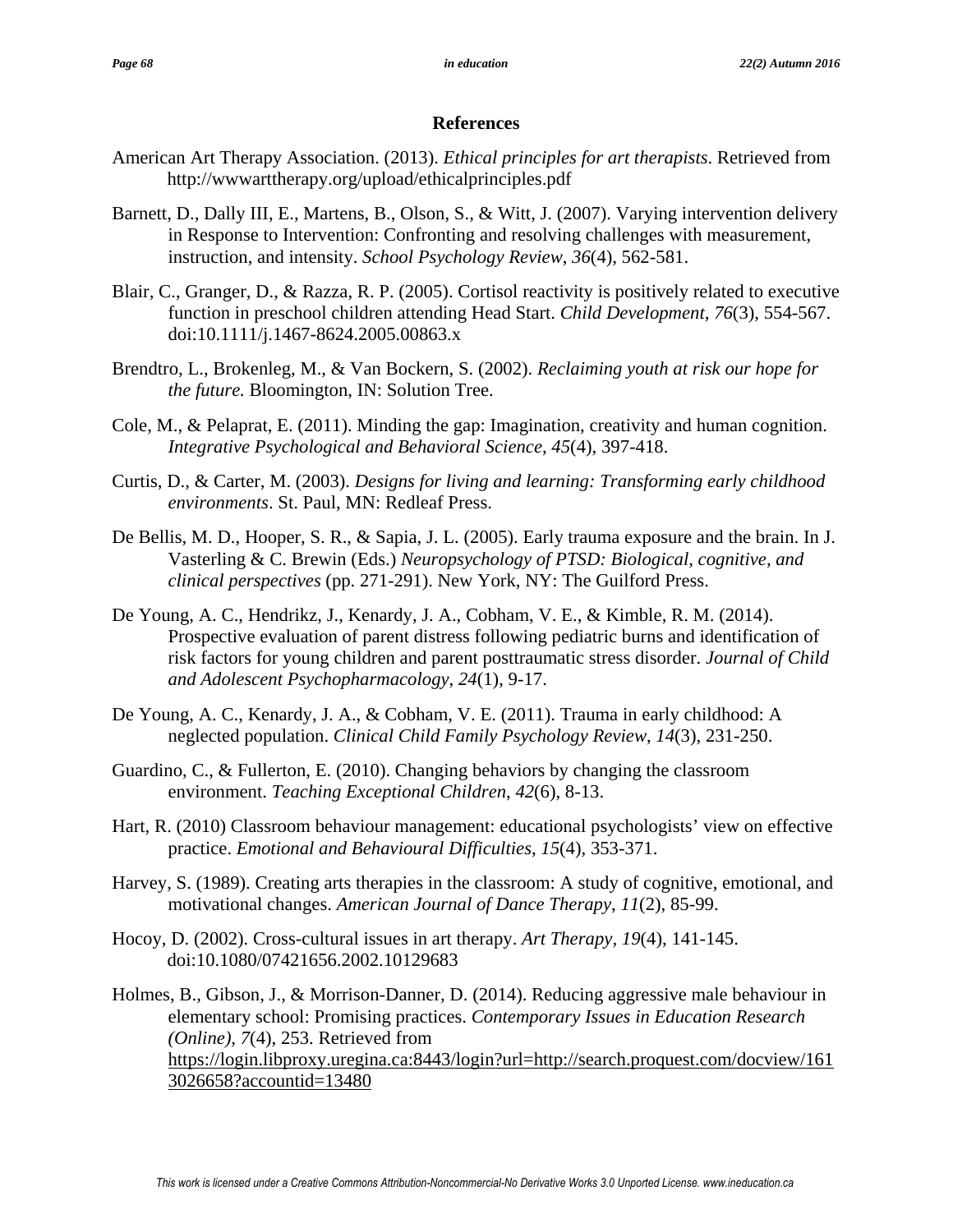- Hutchison, E., & Bleiker, R. (2008). Emotional reconciliation: Reconstituting identity and community after trauma. *European Journal of Social Theory, 11*(3), 385-403.
- Jacobs, E., Masson, R., Harvill, R., & Schimmel, C. (2016). *Group counselling strategies* (8<sup>th</sup>) ed.). Belmont, CA: Brooks/Cole.
- Jensen, E. (1998). *Teaching with the brain in mind.* Alexandria, VA: Association for Supervision and Curriculum Development.
- Johnson, D. (1987). The role of creative arts therapies in the diagnosis and treatment of psychological trauma. *Arts in Psychotherapy, 14*(1), 7-13.
- John-Steiner, V., & Mahn, H. (2003). Sociocultural contexts for teaching and learning. In I. B. Weiner (Ed.), *Handbook of psychology* (Vol. 7, pp. 125 – 152). New York, NY: Wiley.
- Kalmanowitz, D., & Potash, J. S. (2010). Ethical considerations in the global teaching and promotion of art therapy to non-art therapists. *The Arts in Psychotherapy, 37*(1), 20-26. doi:10.1016/j.aip.2009.11.002
- Kelly, S. (2009). Social identity theories and educational engagement. *British Journal of Sociology of Education*, *30*(4), 449-462.
- Kozulin, A. (2000).Vygotsky. In A. Kazdin (Ed.). *Encyclopaedia of psychology*. Washington, DC and New York, NY: American Psychological Association and Oxford University Press.
- Lobban, J. (2014). The invisible wound: Veterans' art therapy. *International Journal of Art Therapy, 19*(1), 3-18. doi:10.1080/17454832.2012.725547
- Lu, L., & Yuen, F. (2012). Journey women: Art therapy in a decolonizing framework of practice. *Arts in Psychotherapy, 39*(3), 192-200. doi:10.1016/j.aip.2011.12.007
- Malchiodi, C. (2007). *Art Therapy Sourcebook*. New York, NY: McGraw-Hill.
- Malchiodi, C. (2015). *Creative interventions with traumatized children (2<sup>nd</sup> ed.)*. New York, NY: Guilford Press.
- McInerney, M., & McKlindon, A. (2014). *Unlocking the door to learning: Trauma-informed classrooms & transformational schools.* Retrieved from http://www.elc-pa.org/wpcontent/uploads/2015/06/Trauma-Informed-in-Schools-Classrooms-FINAL-December2014-2.pdf
- McNiff, S. (2004). *Art heals: How creativity cures the soul*. Boston, MA: Shambala.
- Mendelson, T., Tandon, D., O'Brennan, L., Leaf, P., & Ialongo, N. (2015). Brief report: Moving prevention into schools: The impact of a trauma-informed school-based intervention. *Journal of Adolescence*, 43, 142-147.
- Nilsson, M. & Ferholt, B. (2014). Vygotsky's theories of play, imagination and creativity in current practice: Gunilla Lindqvist's "creative pedagogy of play" in U.S. kindergartens and Swedish Reggio-Emilia inspired preschools. *Perspectiva*. *32*(3), 919-950. doi:10.5007/2175-795X.2014v32n3p919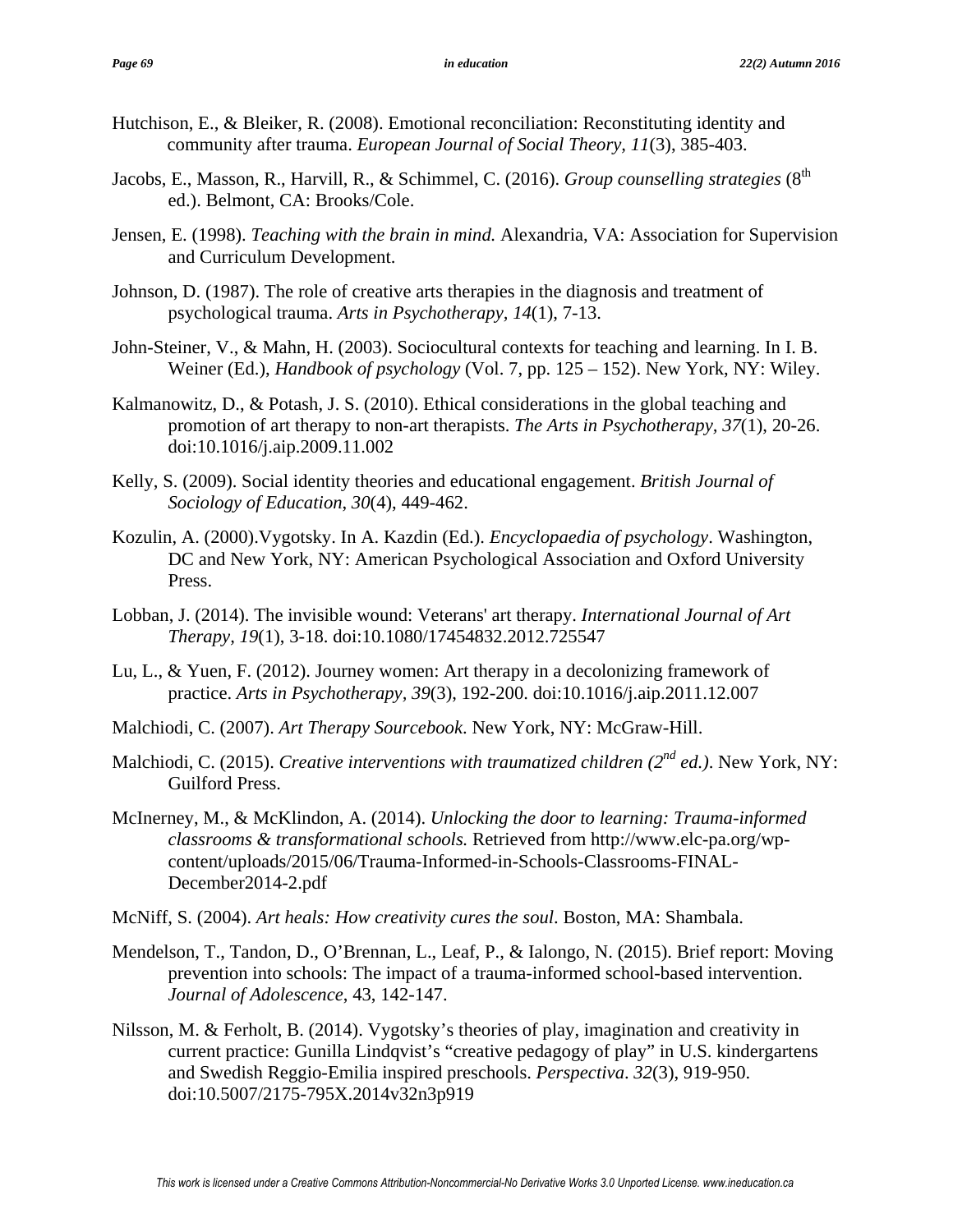- Pearlman, L. A. (2013). Restoring self in community: Collective approaches to psychological trauma after genocide. *Journal of Social Issues*, *69*(1), 111-124.
- Perry, B. D. (2009). Examining child maltreatment through a neurodevelopmental lens: Clinical applications of the neurosequential model of therapeutics. *Journal of Loss and Trauma*, *14*(4), 240-255.
- Perry, B. D., Pollard, R. A., Blakley, T. L., Baker, W. L., & Vigilante, D. (1995). Childhood trauma, the neurobiology of adaptation, and "use-dependent" development of the brain: How "states" become "traits." *Infant Mental Health Journal*, *16*(4), 271-291.
- Perry, B., & Szalavitz, M. (2006). *The Boy who was raised as a dog: What traumatized children can teach us about loss, love, and healing.* New York, NY: Basic Books.
- Rolvsjord, R. (2004). Therapy as empowerment. *Nordic Journal of Music Therapy*, *12*(2), 99- 111.
- Santrock, J. (2007). *Adolescence* (11<sup>th</sup> ed.). New York, NY: McGraw-Hill.
- Segal, C. (2008). Classroom behavior. *The Journal of Human Resources*, *43*(4), 783–814. Retrieved from http://www.jstor.org/stable/40057371
- Skibbe, L., Phillips, B., Day, S., Brophy-Herb, H., & Connor, C. (2012). Children's early literacy growth in relation to classmates' self-regulation. *Journal of Educational Psychology*, *104*(3), 451-553.
- Smith, B. (2004). A proposed study on the impact of an expressive arts elementary school through ethnographic interviews. *Marilyn Zurmuenhlen Working Papers in Art Education*, *2004*(1), 1-12.
- Statman-Weil, K. (2015). *Creating Trauma Sensitive Classrooms.* Retrieved from http://www.naeyc.org/yc/files/yc/file/201505/YC0515\_Trauma-Sensitive\_Classrooms\_Statman-Weil.pdf
- Tapper, A. (2013). A pedagogy of social justice education: Social identity theory, intersectionality, and empowerment. *Conflict Resolution Quarterly*, *30*(4), 411-445.
- van der Kolk, B. (2003). The neurobiology of childhood trauma and abuse. *Child and Adolescent Psychiatric Clinics of North America, 12*, 293-317.
- Vygotsky, L. S. (1978). *Mind in society: The development of higher psychological processes*. Cambridge, MA: Harvard University Press.
- Welsh, A. (2013). *Effects of trauma induced stress on attention, executive functioning, processing speed, and resilience in urban children* (Doctoral dissertation). Seton Hall University Dissertations and Theses. Paper 1907.
- West, S., Day, A., Somers, C., & Baroni, B. (2014). Student perspectives on how trauma experiences manifest in the classroom: Engaging court-involved youth in the development of a trauma-informed teaching curriculum. *Children and Youth Services Review*, *38*, 58-65.